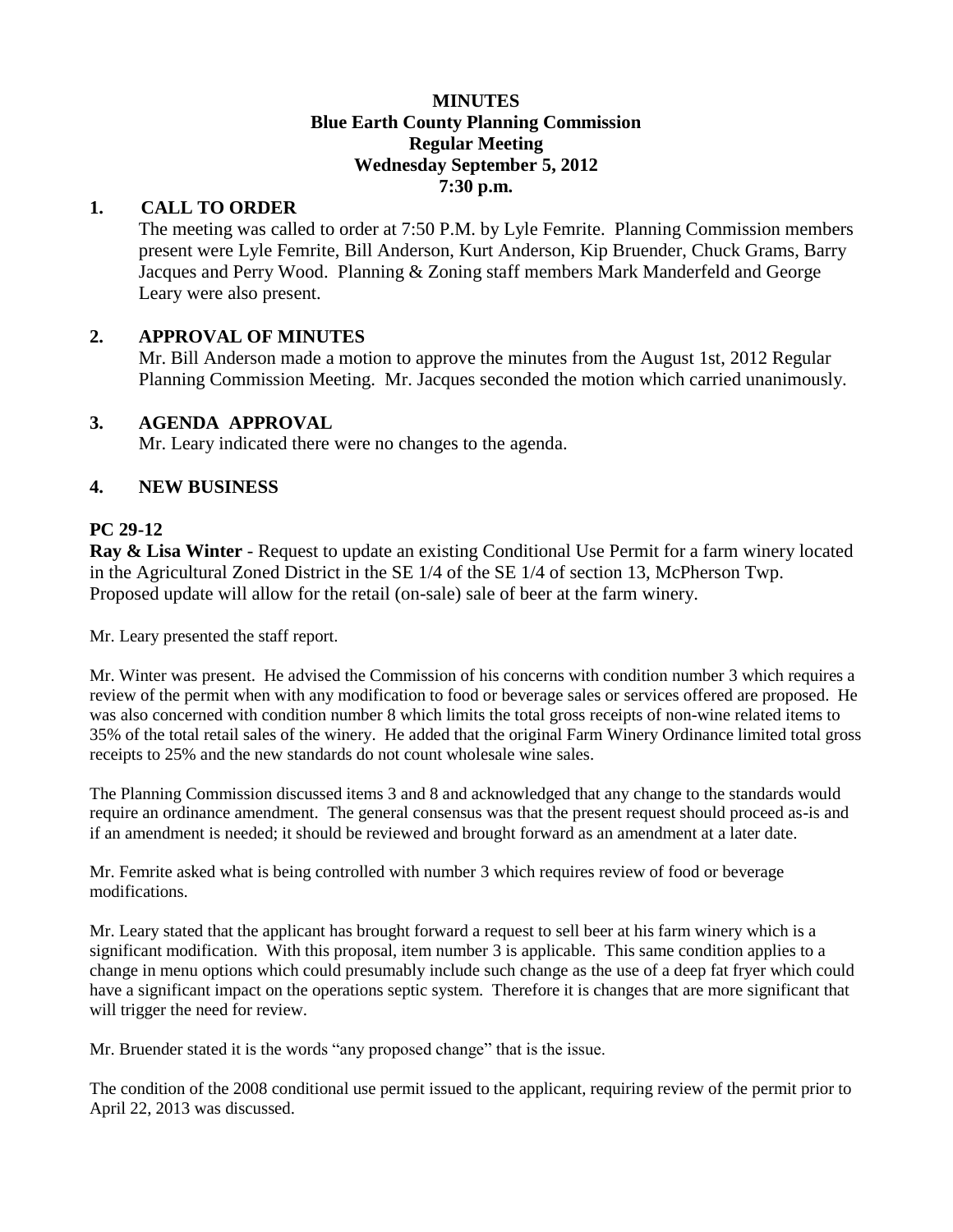The Planning Commission discussed this condition at length. It was suggested that the intent of this condition in the original permit was due to the fact that wineries were new to the county and at the time there was a need for a five year review.

Mr. Leary stated that the original conditions were left in as they were listed in the 2008 permit, no changes were made. He added that the proposal that is now being discussed will address the original condition requiring review of the permit prior to April of 2013. Mr. Leary added that the first condition listed is a catchall in that as long as the applicant abides by all of the conditions, there is no need for review.

Kurt Anderson stated that tonight's action will satisfy the condition requiring review prior to April of 2013.

Bill Anderson stated that condition number 12 states any change will require review of the permit.

Mr. Wood indicated there is no provision that the applicant needs to come back in five years for review. Four and one half years ago a review was required to make sure the enterprise was working out and that the applicant was abiding by the conditions of the permit. He added there is no need to remove anything.

There was no further discussion by the Commission. Mr. Wood made a motion to recommend approval of the request to the County Board. Mr. Bruender seconded the motion and the motion carried unanimously.

#### **PC 30-12**

**Roger & Lynn Manske and Cemstone Products Company** - Request for a Conditional Use Permit allowing a farm drainage and construction equipment sales business in the Highway Business Zoned District and the Urban Fringe Overlay District to the City of Mankato. The property is located in the NE 1/4 of the SE 1/4 of Section 19, South Bend Township.

Mr. Leary presented the staff report.

Mr. Manderfeld advised the Commission that the future building dimensions have changed to 85 feet by 85 feet in order to meet the setback requirements.

The applicants were present and had nothing to add.

There was no public comment.

Kurt Anderson asked if there should be an added condition to require washroom facilities to be connected to a proper septic system.

Mr. Leary stated that a compliance inspection of the septic system will be required as part of the pending sale of the property. He added that the proposed use will require proper sizing of the system and that the condition could be added.

Mr. Grams indicated he had no concern with the proposal.

Mr. Wood commented on the proposed hours of operation and asked the applicants if these hours were adequate.

The applicants stated that they may have occasional after hours sales calls.